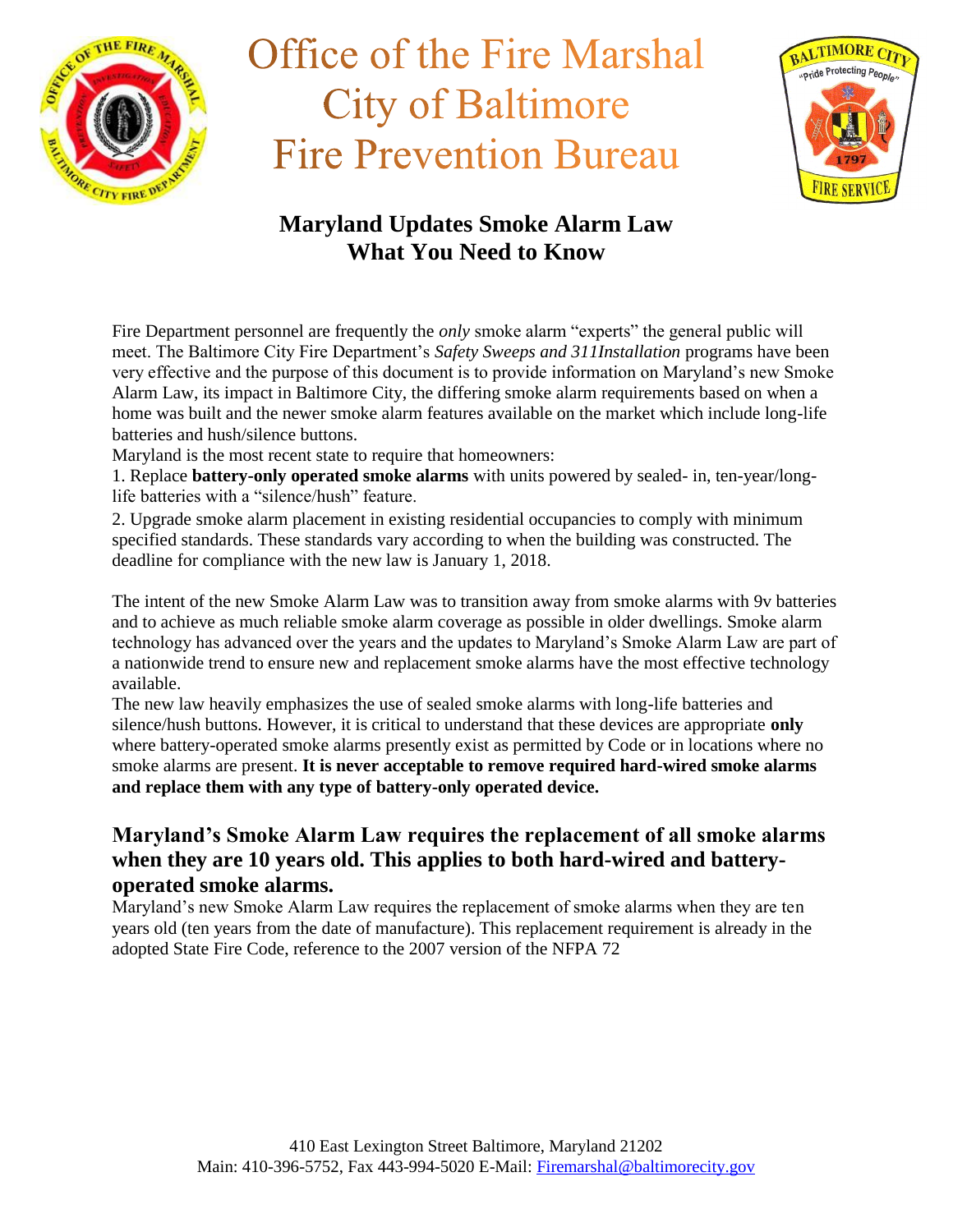



National Fire Alarm Code (Chapter 10.4.7) which was the first to specify that no "household" smoke alarm (battery or AC) shall be kept in service for any longer than 10 years from its date of manufacture.

Earlier versions of this Code had directed consumers to follow manufacturer recommendations. The Maryland State legislation now mirrors the code requirement that has been in place for six years. It was determined that including this wording again in State Law would effectively re-publicize the existing "10 Year" replacement requirement for residential smoke alarms and result in the widespread replacement of older, nonfunctioning or unreliable smoke alarms.

The date of manufacture, while sometimes hard to locate, should be printed on the back of smoke alarms. If no manufacture date can be located, the alarm is likely outdated and should be replaced to comply with the regulation.

#### **For New Construction**

Maryland's Smoke Alarm Law has simply been updated to correspond with the International Residential Code and NFPA 72, National Fire Alarm and Signaling Code. An AC powered, battery back-up smoke alarm is required in every bedroom, in the common area outside of the bedrooms and on every other level of the dwelling unit, with all of the required smoke alarms being interconnected.

### **For homes constructed PRIOR to July 1, 1975:**

Under the old law, for homes constructed prior to July 1, 1975, a smoke alarm was required outside each sleeping area. The smoke alarm could be battery- operated or hardwired.

Under the new law, for smoke alarms that are battery-operated, the units need to be

replaced/upgraded with new, sealed, long-life smoke alarms equipped with a hush feature.

#### **For homes constructed between July 1, 1975 and June 30, 1990:**

For homes constructed between July 1, 1975 and June 30, 1990, an AC-powered smoke alarm was required in each sleeping area. The requirement that the AC- powered smoke alarms have a battery back-up became effective July 1, 1990.

Smoke alarms installed during this time period should have been replaced after 10-years of service under the existing law and, after July 1, 1990, replacement alarms were equipped with a battery backup.

**Note**: At the time the new law was signed, hard-wired smoke alarms are currently manufactured with a 9v battery back-up. It is anticipated that hard-wired smoke alarms will incorporate long-life, 10 year batteries in the near future.

### **For new homes constructed AFTER January 1, 1989:**

Any new home in Maryland constructed after January 1, 1989 required at least one hard-wired, ACpowered smoke alarm on every level of the home, including the basement and required that the units to be interconnected in order that activation of any one of the required smoke alarms resulted in the sounding of all the required smoke alarms. The requirement that the AC-powered smoke alarms have a battery back-up became effective July 1, 1990.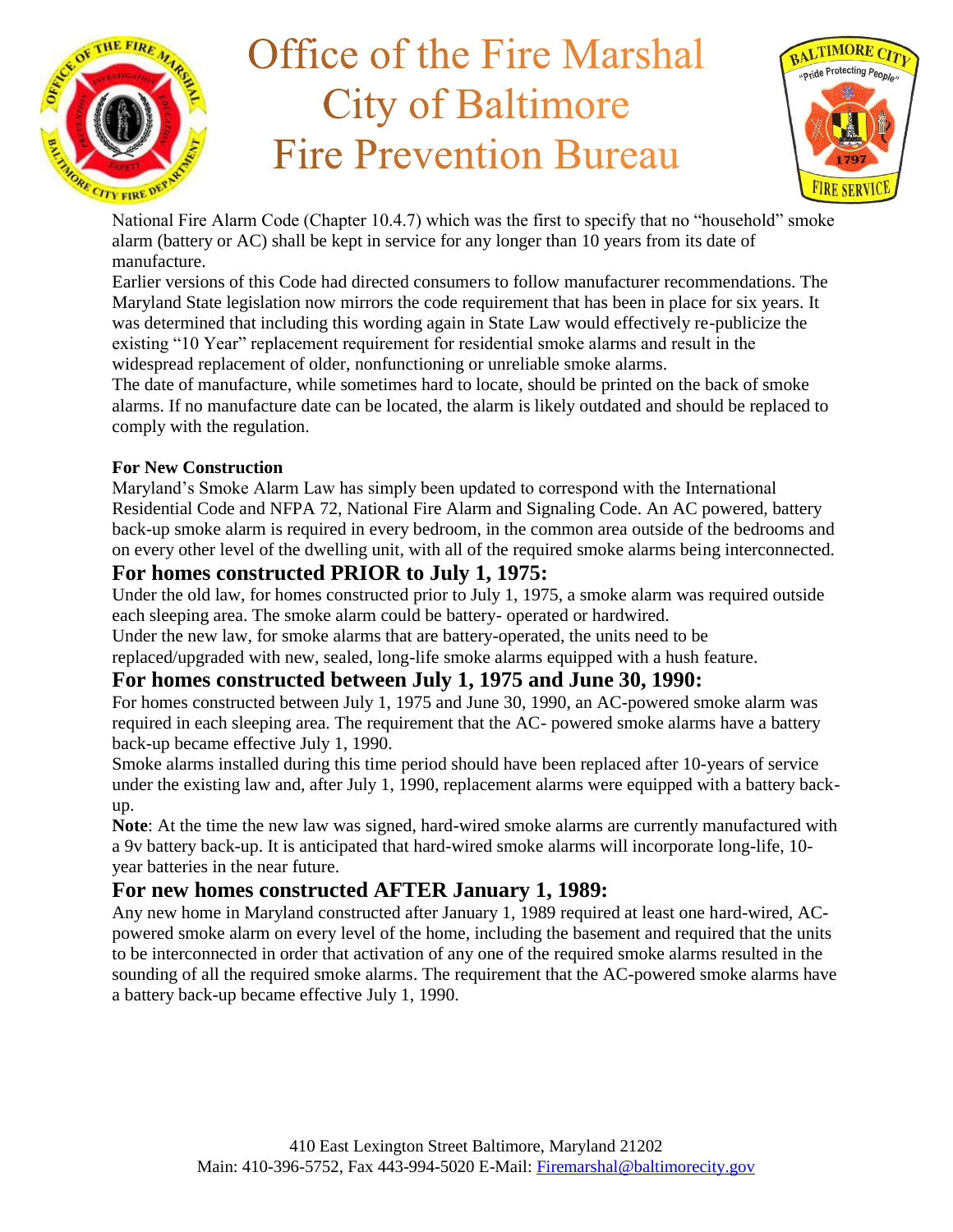



### **Homeowners affected by the new Smoke Alarm Law have until January 1, 2018 to upgrade alarms.**

Immediate replacement/upgrade is required when any of the following events or situations occur: **Smoke alarm coverage in older homes constructed prior to January 1, 1989, must be upgraded to at least one approved smoke alarm on every level of the older home when any one of the following first occur:** 

- **A. The existing smoke alarm is more than ten years old.**
- **B. The existing smoke alarm fails to respond or otherwise malfunctions.**
- **C. There is a change of tenant.**
- **D. A building permit is issued for an addition or renovation.**
- **E. January 1, 2018 at the absolute latest.**

To achieve the upgraded smoke alarm coverage noted above, smoke alarms shall be hard-wired units except that sealed battery-operated smoke alarms with long- life batteries and silence/hush button features may be installed in locations of the home where hard-wired smoke alarms did not previously exist.

#### **The Background**

During the 2013 session of the Maryland General Assembly, the existing thirty- eight year old Maryland Smoke Alarm Law was amended and updated to take advantage of new technology. Senate Bill 969 and House Bill 1413 passed unanimously and were signed into law by Governor O'Malley effective July 1, 2013.

The goal of the new Maryland Smoke Alarm Law was to achieve as much reliable smoke alarm coverage as possible in older dwellings without ever requiring a homeowner to run new wiring. It was believed that any provision in the law which would have required hiring an electrician, obtaining an electrical permit, tearing up, patching and repainting, etc. would have never passed the legislative process and would have never been enacted into law. The primary intent of the new Maryland Smoke Alarm Law was to transition away from battery-operated smoke alarms powered by 9v, removable batteries. Historically, homeowners have removed batteries to silence the alarm when cooking or when the alarm's "low battery" chirp occurs. Despite the best of intentions, many of these batteries never got replaced resulting in many loss of life fires in homes having smoke alarms with dead or missing batteries. It was envisioned by officials that both of these problems could be solved as the State transitions to sealed smoke alarms with a "hush" feature. The hush button will temporarily silence an alarm due to a non-emergency activation and the alarm will automatically reset after a few minutes. In the event of actual or sustained fire conditions, the "silence feature" will be automatically over-ridden and the smoke alarm will sound. A low battery chirp will occur only at the end of the alarm's projected ten year lifecycle.